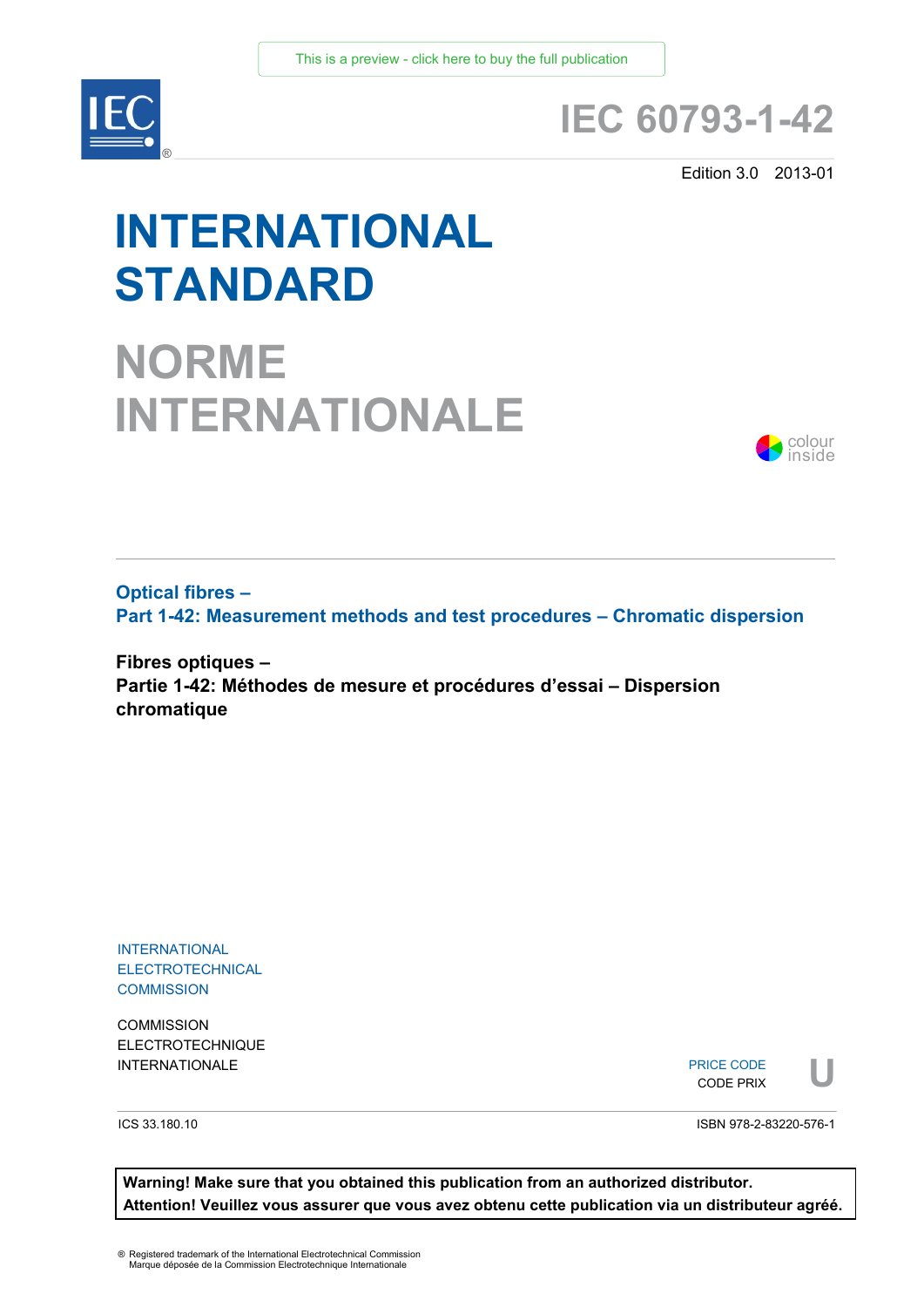$-2-$ 

60793-1-42 © IEC:2013

# **CONTENTS**

| 1 |     |                                                                                                                                               |    |  |  |  |  |
|---|-----|-----------------------------------------------------------------------------------------------------------------------------------------------|----|--|--|--|--|
| 2 |     |                                                                                                                                               |    |  |  |  |  |
| 3 |     |                                                                                                                                               |    |  |  |  |  |
|   | 3.1 |                                                                                                                                               |    |  |  |  |  |
|   | 3.2 |                                                                                                                                               |    |  |  |  |  |
|   | 3.3 |                                                                                                                                               |    |  |  |  |  |
| 4 |     |                                                                                                                                               |    |  |  |  |  |
|   | 4.1 | Category A1 and sub-category A4f, A4g and A4h multimode fibres 8                                                                              |    |  |  |  |  |
|   | 4.2 |                                                                                                                                               |    |  |  |  |  |
| 5 |     |                                                                                                                                               |    |  |  |  |  |
|   | 5.1 |                                                                                                                                               |    |  |  |  |  |
|   | 5.2 |                                                                                                                                               |    |  |  |  |  |
|   | 5.3 |                                                                                                                                               |    |  |  |  |  |
|   | 5.4 |                                                                                                                                               |    |  |  |  |  |
|   | 5.5 |                                                                                                                                               |    |  |  |  |  |
|   | 5.6 |                                                                                                                                               |    |  |  |  |  |
| 6 |     |                                                                                                                                               |    |  |  |  |  |
|   | 6.1 |                                                                                                                                               |    |  |  |  |  |
|   | 6.2 |                                                                                                                                               |    |  |  |  |  |
|   | 6.3 |                                                                                                                                               |    |  |  |  |  |
| 7 |     |                                                                                                                                               |    |  |  |  |  |
| 8 |     |                                                                                                                                               |    |  |  |  |  |
|   | 8.1 |                                                                                                                                               |    |  |  |  |  |
|   | 8.2 | Category A1 and sub-category A4f, A4g, A4h multimode fibres and category<br>B1.1, B1.3 and sub-category B6_a1 and B6_a2 single-mode fibres 10 |    |  |  |  |  |
|   | 8.3 |                                                                                                                                               |    |  |  |  |  |
|   | 8.4 |                                                                                                                                               |    |  |  |  |  |
|   | 8.5 |                                                                                                                                               |    |  |  |  |  |
| 9 |     |                                                                                                                                               |    |  |  |  |  |
|   | 9.1 |                                                                                                                                               |    |  |  |  |  |
|   | 9.2 |                                                                                                                                               |    |  |  |  |  |
|   |     |                                                                                                                                               |    |  |  |  |  |
|   |     | Annex A (normative) Requirements specific to method A, phase-shift12                                                                          |    |  |  |  |  |
|   |     | Annex B (normative) Requirements specific to method B, spectral group delay in the                                                            |    |  |  |  |  |
|   |     | Annex C (normative) Requirements specific to method C, differential phase-shift 21                                                            |    |  |  |  |  |
|   |     |                                                                                                                                               |    |  |  |  |  |
|   |     |                                                                                                                                               |    |  |  |  |  |
|   |     |                                                                                                                                               |    |  |  |  |  |
|   |     | Figure A.1 – Chromatic dispersion measurement set, multiple laser system (typical) 13                                                         |    |  |  |  |  |
|   |     |                                                                                                                                               |    |  |  |  |  |
|   |     | Figure A.3 - Chromatic dispersion measurement set, LED system (typical) 15                                                                    |    |  |  |  |  |
|   |     | $F_{\text{GUII}}$ R 1 $\pm$ Rlock diagram fibre Raman laser system                                                                            | 18 |  |  |  |  |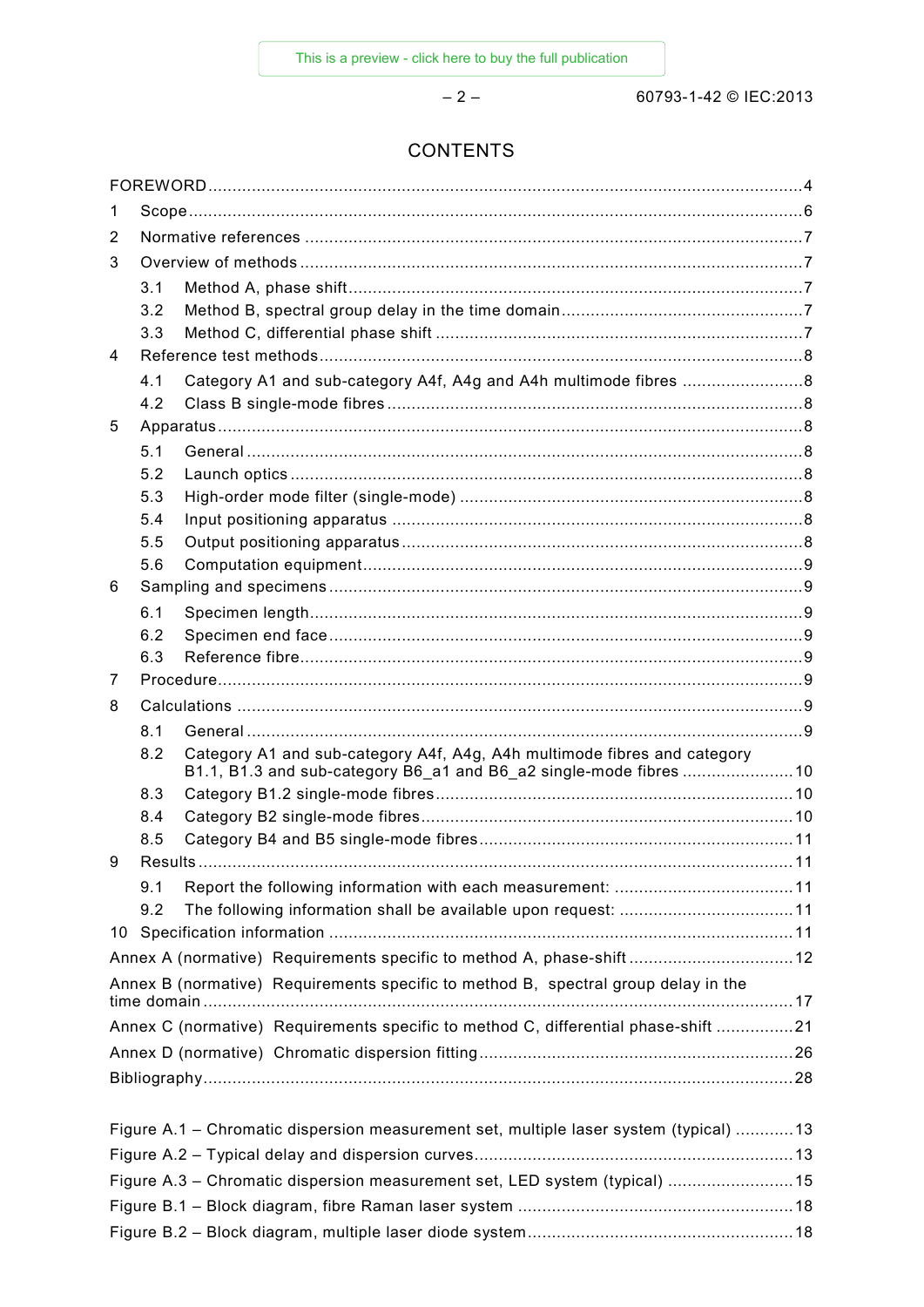60793-1-42 © IEC:2013 – 3 –

| Figure C.1 - Chromatic differential phase dispersion measurement set, multiple laser    |  |
|-----------------------------------------------------------------------------------------|--|
| Figure C.2 - Chromatic differential phase dispersion measurement set, LED system 23     |  |
| Figure C.3 – Chromatic dispersion measurement set, differential phase by dual           |  |
| Figure C.4 – Chromatic dispersion measurement set, differential phase by double         |  |
|                                                                                         |  |
| Table D.1 – Definition of fit types and fit coefficients; equations for group delay and |  |
|                                                                                         |  |
|                                                                                         |  |

Table D.3 – Zero-dispersion wavelength and slope equations ...............................................27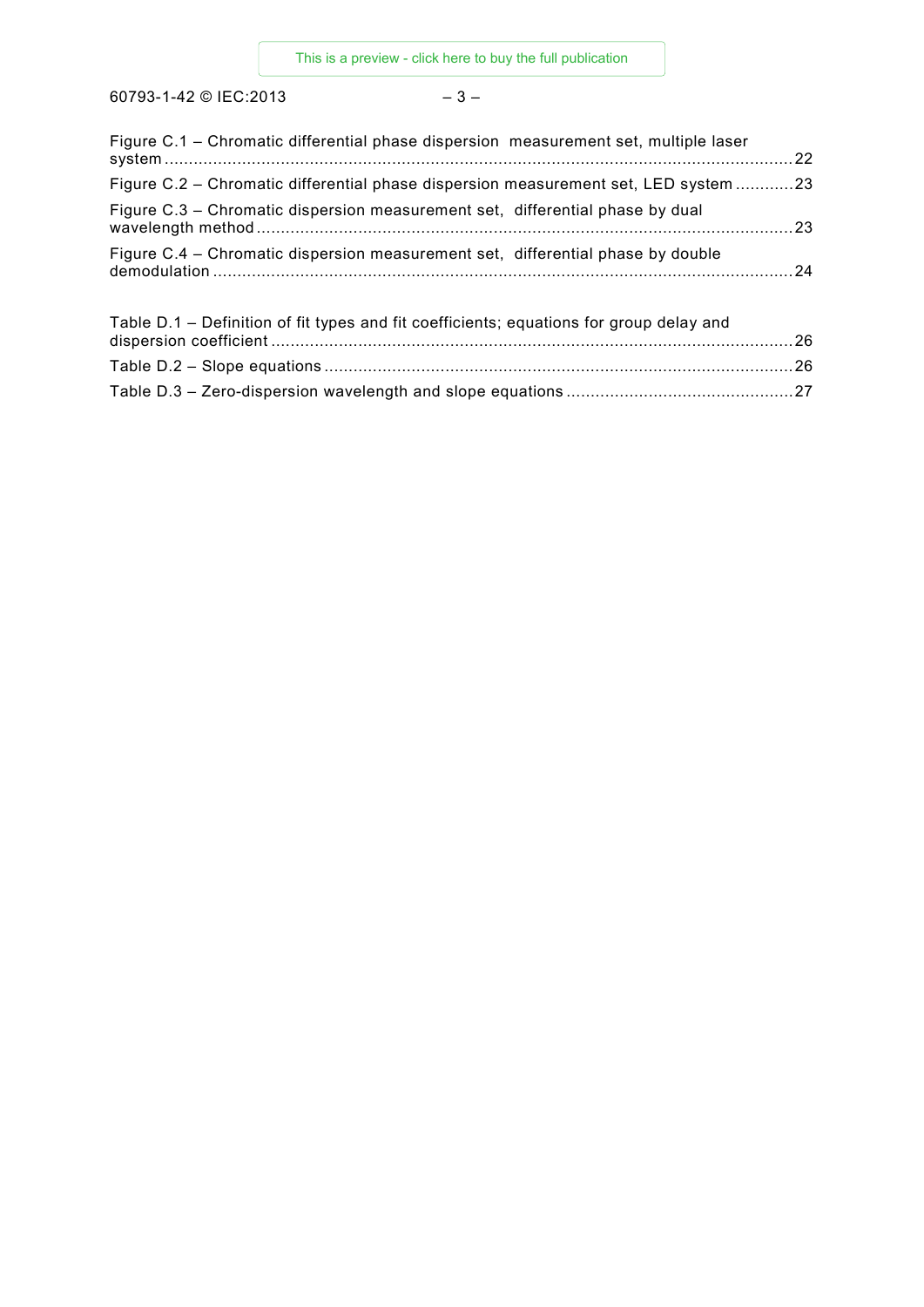#### INTERNATIONAL ELECTROTECHNICAL COMMISSION

 $\overline{\phantom{a}}$ 

# **OPTICAL FIBRES –**

#### **Part 1-42: Measurement methods and test procedures – Chromatic dispersion**

# FOREWORD

- 1) The International Electrotechnical Commission (IEC) is a worldwide organization for standardization comprising all national electrotechnical committees (IEC National Committees). The object of IEC is to promote international co-operation on all questions concerning standardization in the electrical and electronic fields. To this end and in addition to other activities, IEC publishes International Standards, Technical Specifications, Technical Reports, Publicly Available Specifications (PAS) and Guides (hereafter referred to as "IEC Publication(s)"). Their preparation is entrusted to technical committees; any IEC National Committee interested in the subject dealt with may participate in this preparatory work. International, governmental and nongovernmental organizations liaising with the IEC also participate in this preparation. IEC collaborates closely with the International Organization for Standardization (ISO) in accordance with conditions determined by agreement between the two organizations.
- 2) The formal decisions or agreements of IEC on technical matters express, as nearly as possible, an international consensus of opinion on the relevant subjects since each technical committee has representation from all interested IEC National Committees.
- 3) IEC Publications have the form of recommendations for international use and are accepted by IEC National Committees in that sense. While all reasonable efforts are made to ensure that the technical content of IEC Publications is accurate, IEC cannot be held responsible for the way in which they are used or for any misinterpretation by any end user.
- 4) In order to promote international uniformity, IEC National Committees undertake to apply IEC Publications transparently to the maximum extent possible in their national and regional publications. Any divergence between any IEC Publication and the corresponding national or regional publication shall be clearly indicated in the latter.
- 5) IEC itself does not provide any attestation of conformity. Independent certification bodies provide conformity assessment services and, in some areas, access to IEC marks of conformity. IEC is not responsible for any services carried out by independent certification bodies.
- 6) All users should ensure that they have the latest edition of this publication.
- 7) No liability shall attach to IEC or its directors, employees, servants or agents including individual experts and members of its technical committees and IEC National Committees for any personal injury, property damage or other damage of any nature whatsoever, whether direct or indirect, or for costs (including legal fees) and expenses arising out of the publication, use of, or reliance upon, this IEC Publication or any other IEC Publications.
- 8) Attention is drawn to the Normative references cited in this publication. Use of the referenced publications is indispensable for the correct application of this publication.
- 9) Attention is drawn to the possibility that some of the elements of this IEC Publication may be the subject of patent rights. IEC shall not be held responsible for identifying any or all such patent rights.

International Standard IEC 60793-1-42 has been prepared by subcommittee 86A: Fibres and cables, of IEC technical committee 86: Fibre optics.

This third edition cancels and replaces the second edition, published in 2007. It constitutes a technical revision.

This edition includes the following significant technical changes with respect to the previous edition:

- a) the inclusion of category B6 single-mode fibres;
- b) the deletion of test method D (interferometry).

This standard should be read in conjunction with IEC 60793-1-1.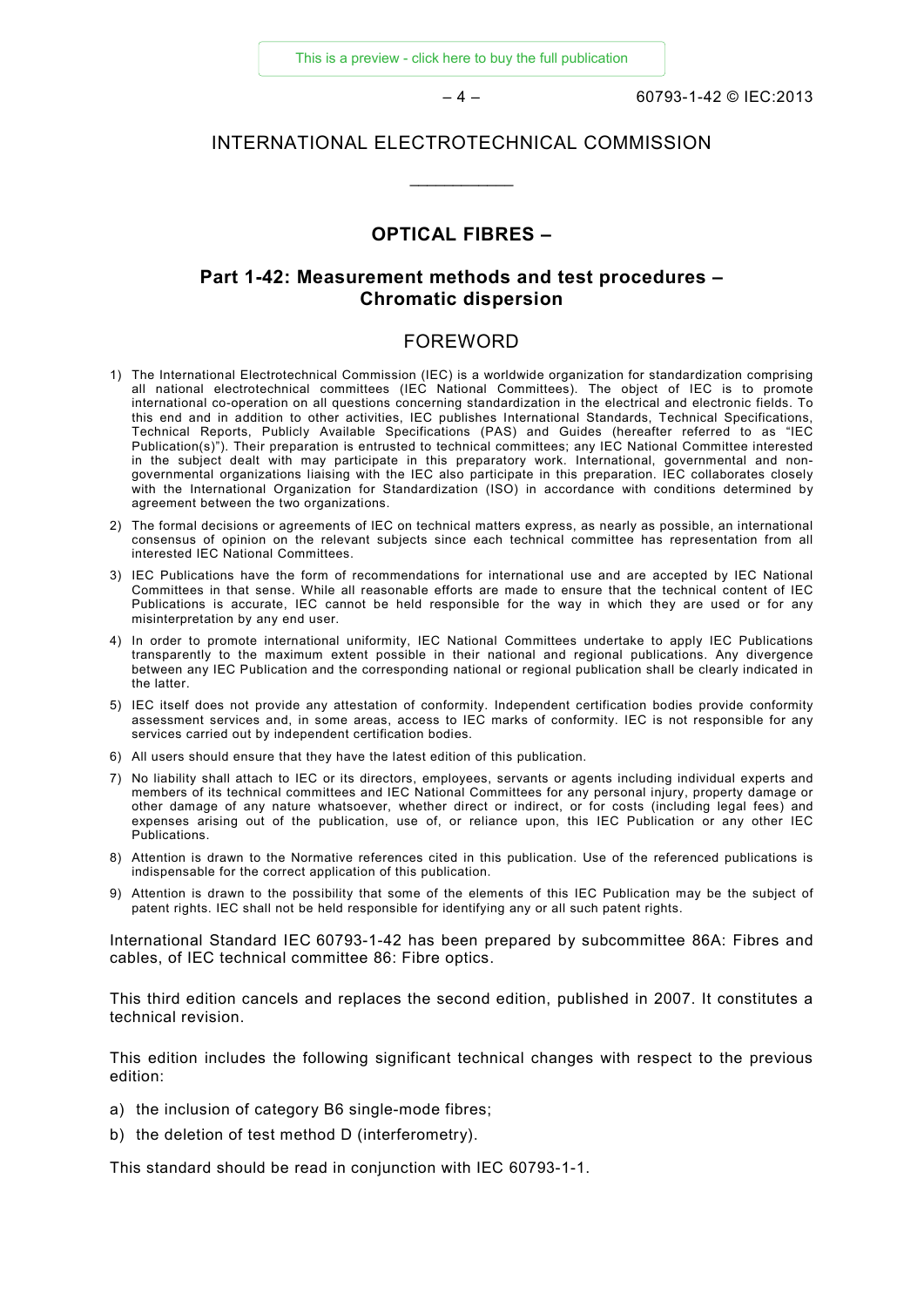$60793 - 1 - 42 \odot 1E$ C: 2013 – 5 –

The text of this standard is based on the following documents:

| CDV          | Report on voting |  |  |  |
|--------------|------------------|--|--|--|
| 86A/1419/CDV | 86A/1443/RVC     |  |  |  |

Full information on the voting for the approval of this standard can be found in the report on voting indicated in the above table.

This publication has been drafted in accordance with the ISO/IEC Directives, Part 2.

A list of all the parts in the IEC 60793 series, published under the general title *Optical fibres*, can be found on the IEC website.

The committee has decided that the contents of this publication will remain unchanged until the stability date indicated on the IEC web site under "http://webstore.iec.ch" in the data related to the specific publication. At this date, the publication will be

- reconfirmed,
- withdrawn,
- replaced by a revised edition, or
- amended.

**IMPORTANT – The 'colour inside' logo on the cover page of this publication indicates that it contains colours which are considered to be useful for the correct understanding of its contents. Users should therefore print this document using a colour printer.**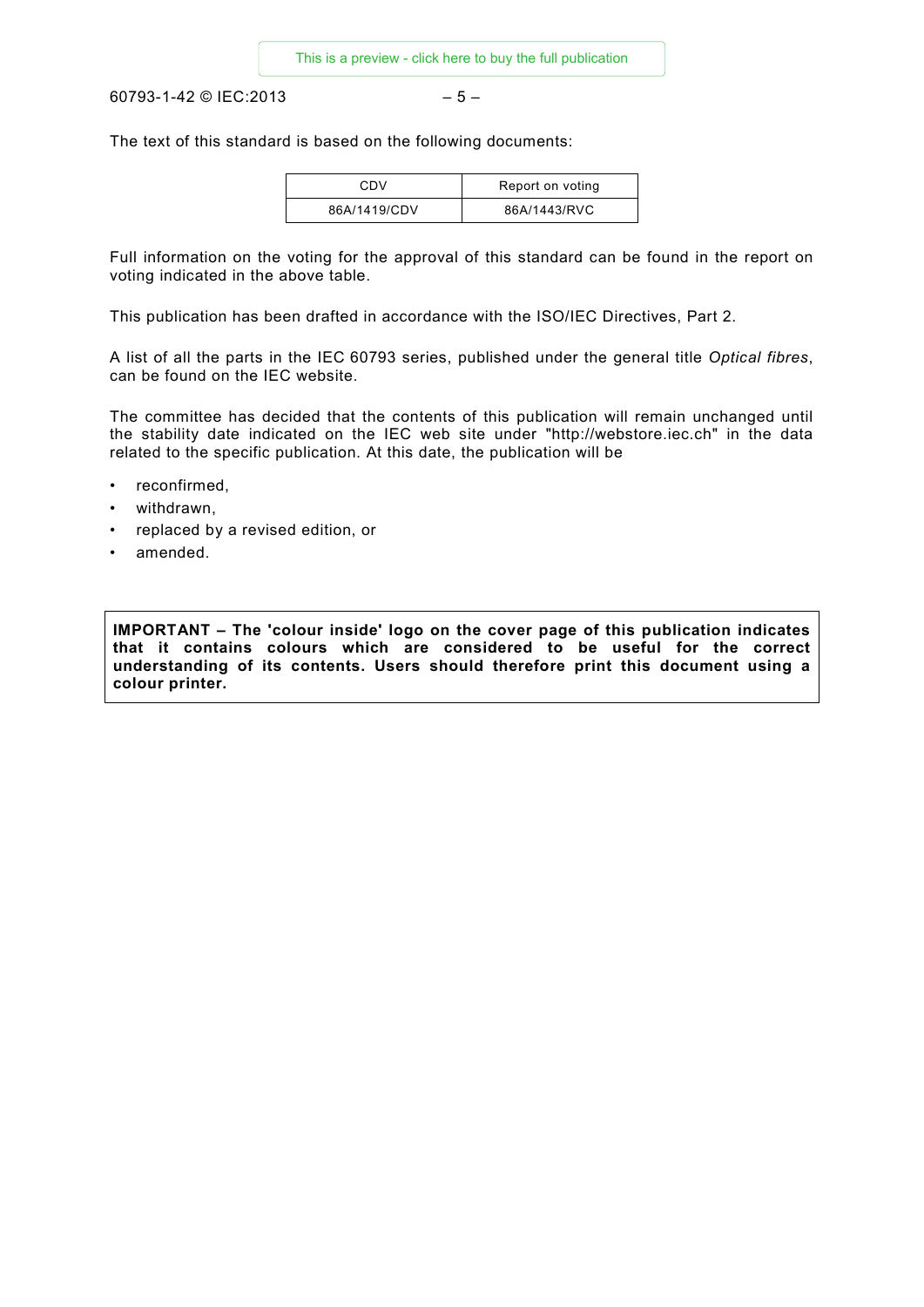$-6 - 6$  60793-1-42 © IEC:2013

# **OPTICAL FIBRES –**

#### **Part 1-42: Measurement methods and test procedures – Chromatic dispersion**

#### **1 Scope**

This part of IEC 60793 establishes uniform requirements for measuring the chromatic dispersion of optical fibre, thereby assisting in the inspection of fibres and cables for commercial purposes.

Chromatic dispersion varies with wavelength. Some methods and implementations measure the group delay as a function of wavelength and the chromatic dispersion and dispersion slope are deduced from the derivatives (with respect to wavelength) of this data. This differentiation is most often done after the data are fitted to a mathematical model. Other implementations can allow direct measurement (of the chromatic dispersion) at each of the required wavelengths.

For some (sub-) categories of fibre, the chromatic dispersion attributes are specified with the parameters of a specific model. In these cases, the relevant recommendation or standard defines the model appropriate for the definition of the specified parameters. For other fibre (sub-) categories, the dispersion is specified to be within a given range for one or more specified wavelength intervals. In the latter case, either direct measurements may be made at the wavelength extremes or some fitting model may be used to either allow group delay measurement methods or implementations, or to allow storage of a reduced set of parameters that may be used to calculate the interpolated dispersion for particular wavelengths which may not have actual direct measurement values.

Annex D gives a general description of chromatic dispersion fitting and outlines a number of fitting equations suitable for use with any of the measurement methods or fibre categories.

This standard gives three methods for measuring chromatic dispersion:

- method A: phase shift;
- method B: spectral group delay in the time domain;
- method C: differential phase shift.

Methods A, B, and C apply to the measurement of chromatic dispersion of the following fibres from IEC 60793-2 over a specified wavelength range:

- category A1 graded-index multimode fibres;
- sub-category A4f, A4g and A4h multimode fibres;
- category B1, B2, B4, B5 and sub-categories B6 a1 and B6 a2 single-mode fibres.

The methods can be applied to laboratory, factory and field measurements of chromatic dispersion, and the wavelength range of the measurements can be tailored as required. Measurements are made at temperature as stated in Table 1 of IEC 60793-1-1:2008, Standard range of atmospheric conditions.

The methods are suitable for fibre or cable lengths greater than 1 km. They may also be applied to shorter lengths, but accuracy and repeatability may be compromised.

Information common to all methods is contained in Clauses 1 to 8, and information pertaining to each individual method appears in Annexes A, B and C, respectively.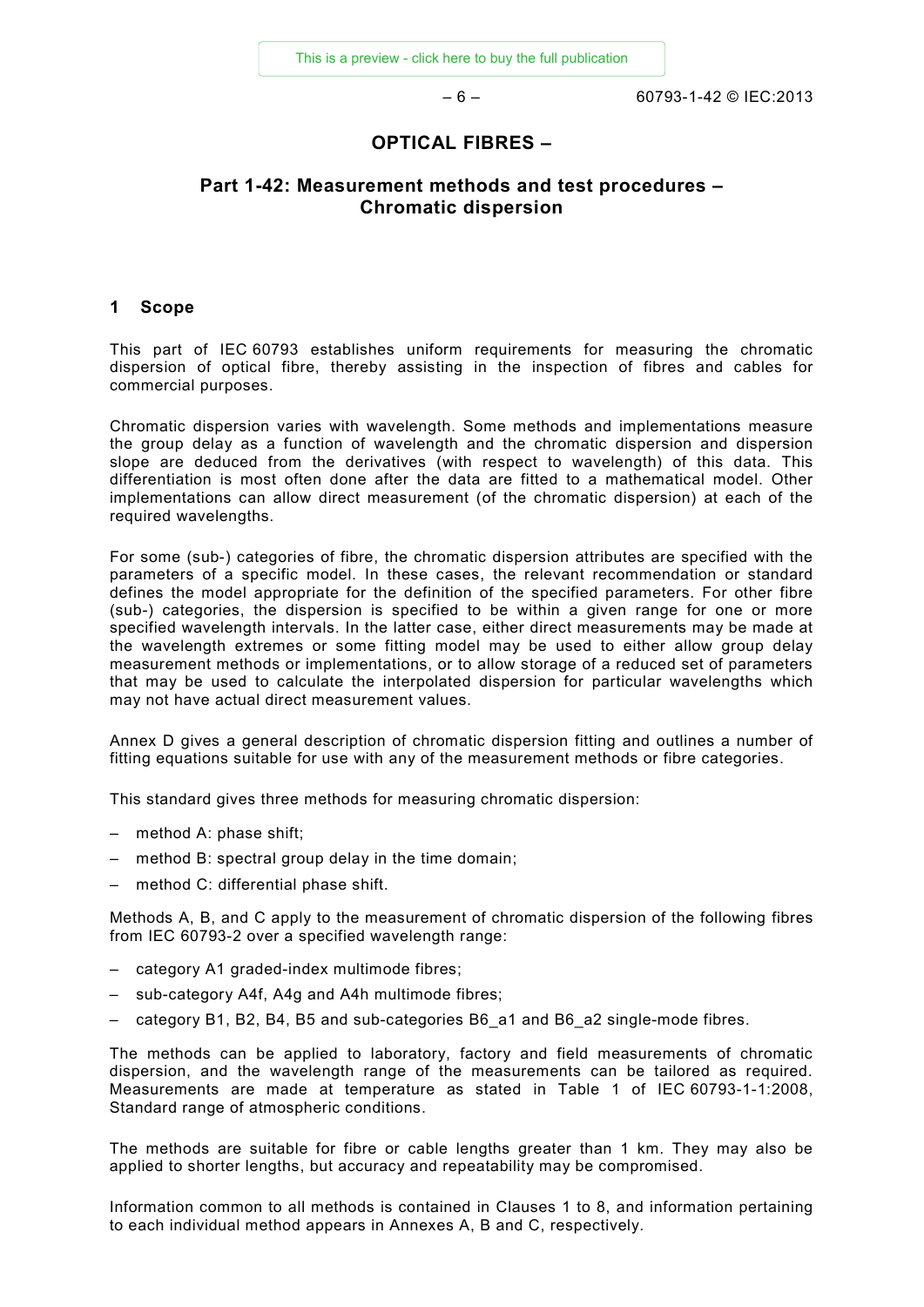60793-1-42 © IEC:2013 – 7 –

#### **2 Normative references**

The following documents, in whole or in part, are normatively referenced in this document and are indispensable for its application. For dated references, only the edition cited applies. For undated references, the latest edition of the referenced document (including any amendments) applies.

IEC 60793-1-1:2008, *Optical fibres – Part 1-1: Measurement methods and test procedures – General and guidance*

IEC 60793-1-41, *Optical fibres – Part 1-41: Measurement methods and test procedures – Bandwidth*

IEC 60793-2, *Optical fibres – Part 2: Product specifications – General*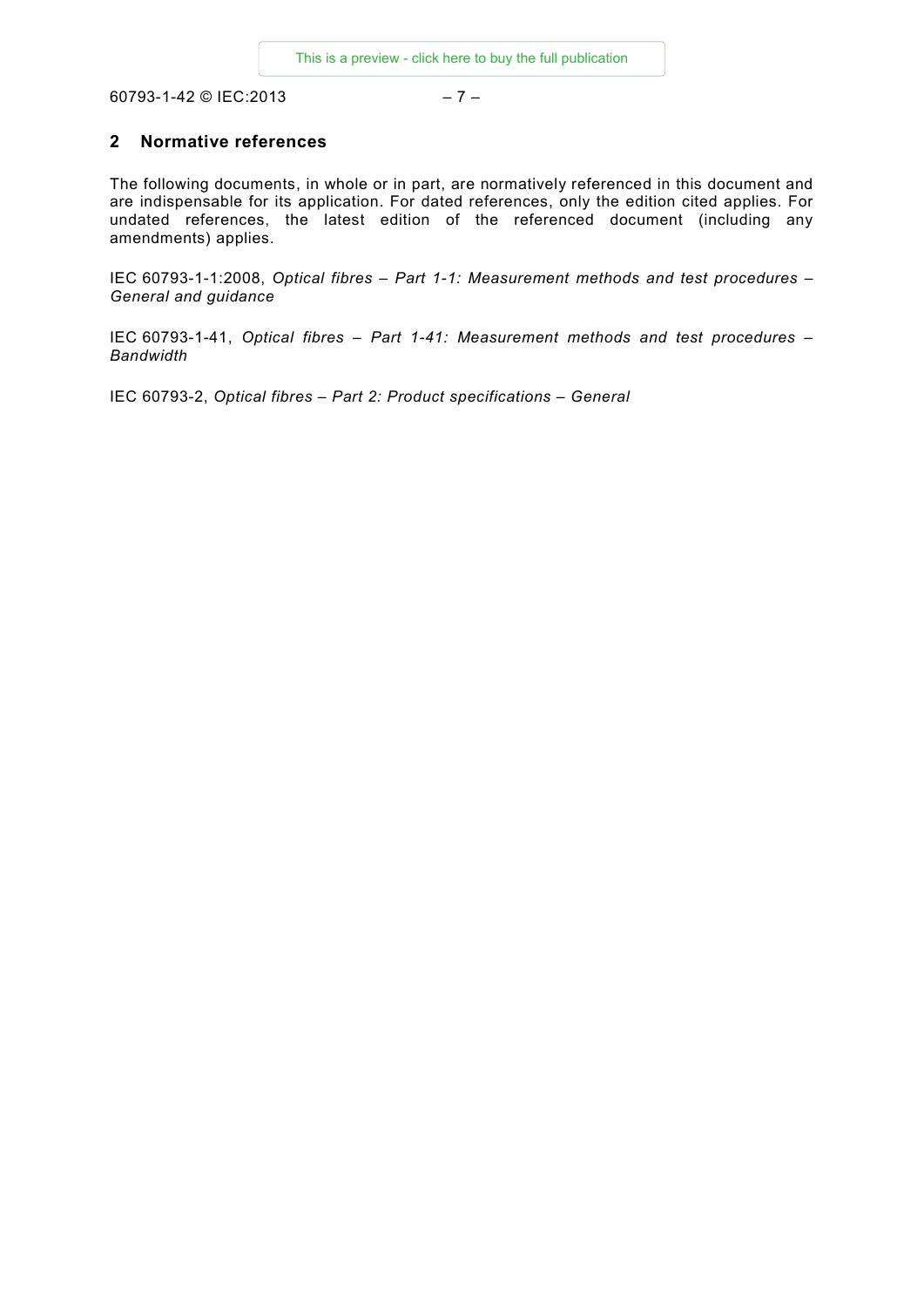$-30-$ 

# SOMMAIRE

| 1                                                                       |     |                                                                                                                                                        |  |  |  |  |  |
|-------------------------------------------------------------------------|-----|--------------------------------------------------------------------------------------------------------------------------------------------------------|--|--|--|--|--|
| 2                                                                       |     |                                                                                                                                                        |  |  |  |  |  |
| 3                                                                       |     |                                                                                                                                                        |  |  |  |  |  |
| 3.1                                                                     |     |                                                                                                                                                        |  |  |  |  |  |
|                                                                         | 3.2 | Méthode B, temps de propagation de groupe spectral dans le domaine                                                                                     |  |  |  |  |  |
|                                                                         |     |                                                                                                                                                        |  |  |  |  |  |
|                                                                         | 3.3 |                                                                                                                                                        |  |  |  |  |  |
| 4                                                                       |     |                                                                                                                                                        |  |  |  |  |  |
|                                                                         | 4.1 | Fibres multimodales de catégorie A1 et des sous-catégories A4f, A4g et A4h 36                                                                          |  |  |  |  |  |
|                                                                         | 4.2 |                                                                                                                                                        |  |  |  |  |  |
| 5                                                                       |     |                                                                                                                                                        |  |  |  |  |  |
|                                                                         | 5.1 |                                                                                                                                                        |  |  |  |  |  |
|                                                                         | 5.2 |                                                                                                                                                        |  |  |  |  |  |
|                                                                         | 5.3 |                                                                                                                                                        |  |  |  |  |  |
|                                                                         | 5.4 |                                                                                                                                                        |  |  |  |  |  |
|                                                                         | 5.5 |                                                                                                                                                        |  |  |  |  |  |
|                                                                         | 5.6 |                                                                                                                                                        |  |  |  |  |  |
| 6                                                                       |     |                                                                                                                                                        |  |  |  |  |  |
|                                                                         | 6.1 |                                                                                                                                                        |  |  |  |  |  |
|                                                                         | 6.2 |                                                                                                                                                        |  |  |  |  |  |
|                                                                         | 6.3 |                                                                                                                                                        |  |  |  |  |  |
| 7                                                                       |     |                                                                                                                                                        |  |  |  |  |  |
| 8                                                                       |     |                                                                                                                                                        |  |  |  |  |  |
|                                                                         | 8.1 |                                                                                                                                                        |  |  |  |  |  |
|                                                                         | 8.2 | Fibres multimodales de catégorie A1 et des sous-catégories A4f, A4g, A4h et<br>fibres unimodales des catégories B1.1, B1.3 et sous-catégories B6 a1 et |  |  |  |  |  |
|                                                                         |     |                                                                                                                                                        |  |  |  |  |  |
|                                                                         | 8.3 |                                                                                                                                                        |  |  |  |  |  |
|                                                                         | 8.4 |                                                                                                                                                        |  |  |  |  |  |
|                                                                         | 8.5 |                                                                                                                                                        |  |  |  |  |  |
| 9                                                                       |     |                                                                                                                                                        |  |  |  |  |  |
|                                                                         | 9.1 |                                                                                                                                                        |  |  |  |  |  |
|                                                                         | 9.2 | Les informations suivantes doivent être fournies sur demande: 40                                                                                       |  |  |  |  |  |
|                                                                         |     |                                                                                                                                                        |  |  |  |  |  |
| Annexe A (normative) Exigences spécifiques à la méthode A, déphasage 41 |     |                                                                                                                                                        |  |  |  |  |  |
|                                                                         |     | Annexe B (normative) Exigences spécifiques à la méthode B, temps de propagation                                                                        |  |  |  |  |  |
|                                                                         |     | Annexe C (normative) Exigences spécifiques à la méthode C, déphasage différentiel51                                                                    |  |  |  |  |  |
|                                                                         |     |                                                                                                                                                        |  |  |  |  |  |
|                                                                         |     |                                                                                                                                                        |  |  |  |  |  |
|                                                                         |     |                                                                                                                                                        |  |  |  |  |  |
|                                                                         |     | Figure A.1 – Montage de mesure de dispersion chromatique, système à diodes laser                                                                       |  |  |  |  |  |
|                                                                         |     |                                                                                                                                                        |  |  |  |  |  |

Figure A.2 - Courbes typiques des temps de propagation et des dispersions.......................42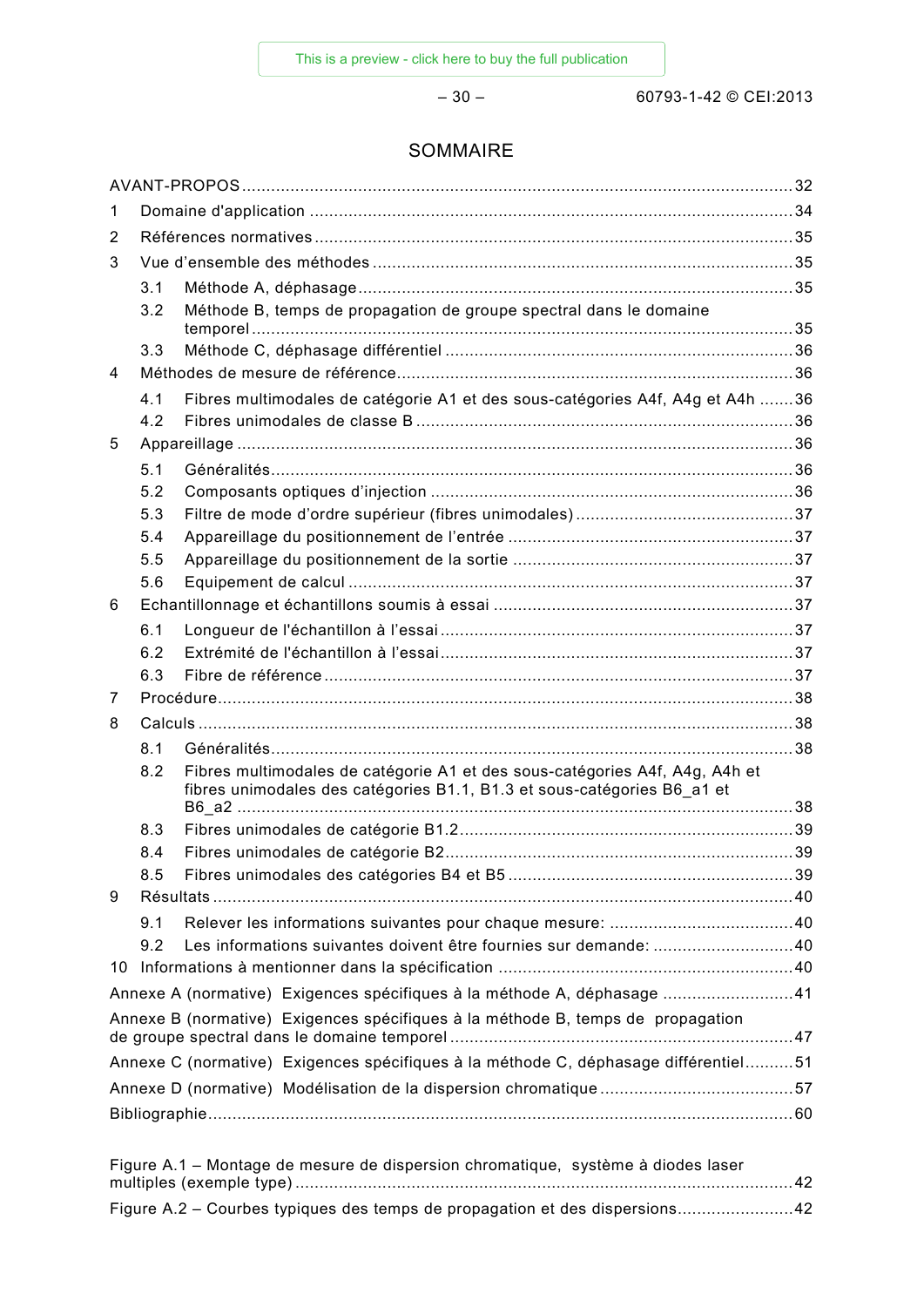60793-1-42 © CEI:2013 – 31 –

| Figure A.3 – Montage de mesure de dispersion chromatique, système à diodes                                                                                                          |     |
|-------------------------------------------------------------------------------------------------------------------------------------------------------------------------------------|-----|
|                                                                                                                                                                                     |     |
|                                                                                                                                                                                     |     |
| Figure C.1 – Montage de mesure de dispersion chromatique de phase différentielle,                                                                                                   |     |
| Figure C.2 – Montage de mesure de dispersion chromatique de phase différentielle,                                                                                                   |     |
| Figure C.3 – Montage de mesure de dispersion chromatique, phase différentielle par la                                                                                               |     |
| Figure C.4 – Montage de mesure de dispersion chromatique, phase différentielle par                                                                                                  | .54 |
| Tableau D.1 – Définition des types de modélisation et des coefficients de modélisation;<br>équations de calcul du temps de propagation de groupe et du coefficient de dispersion 57 |     |
| Tablacu D.O. Fausticus de popte                                                                                                                                                     | гo. |

|  | Tableau D.2 – Equations de pente …………………………………………………………………………58            |  |  |  |  |
|--|----------------------------------------------------------------------------|--|--|--|--|
|  | Tableau D.3 – Longueur d'onde de dispersion nulle et équations de pente 58 |  |  |  |  |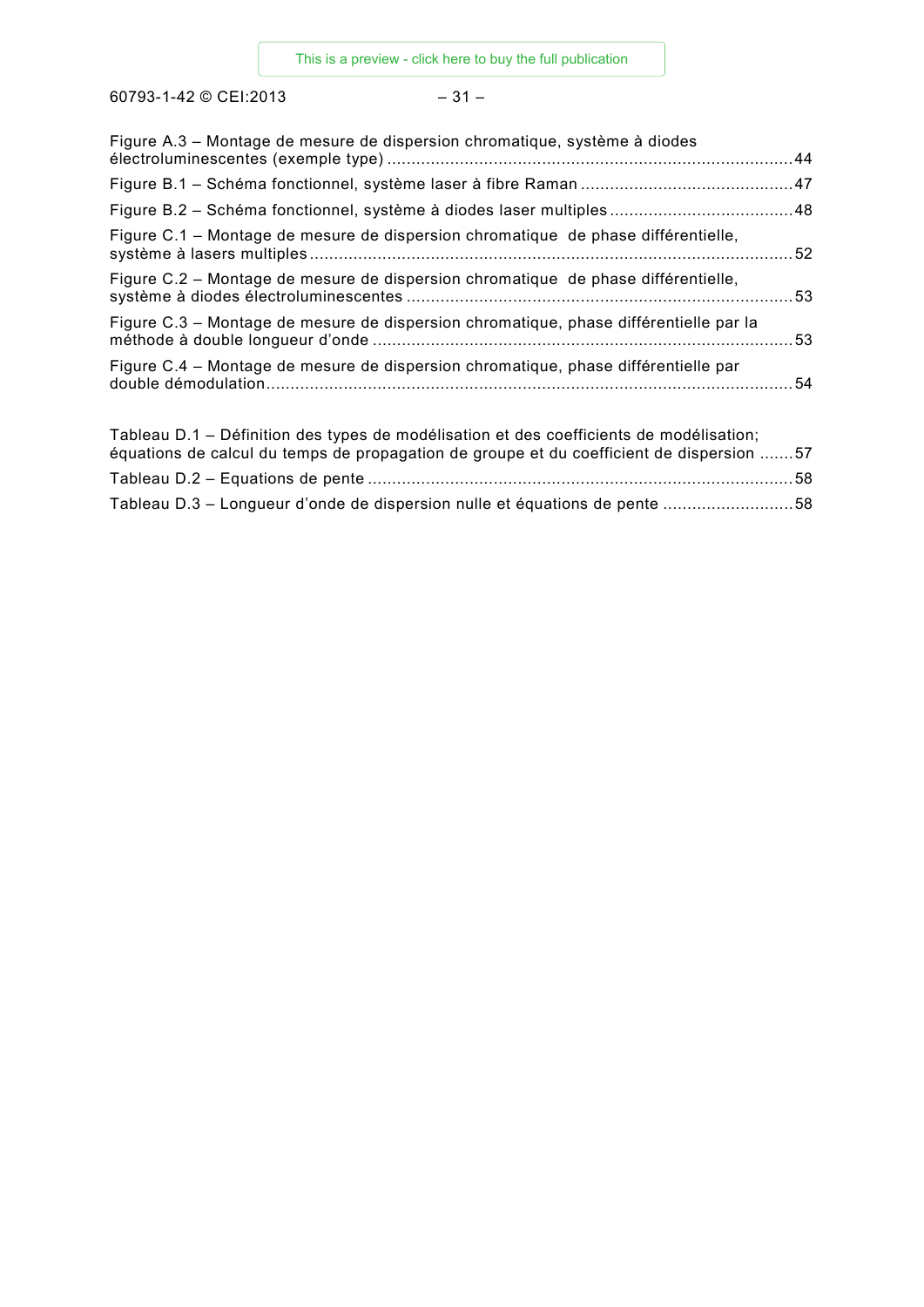[This is a preview - click here to buy the full publication](https://webstore.iec.ch/publication/3454&preview=1)

# COMMISSION ÉLECTROTECHNIQUE INTERNATIONALE

 $\overline{\phantom{a}}$ 

#### **FIBRES OPTIQUES –**

# **Partie 1-42: Méthodes de mesure et procédures d'essai – Dispersion chromatique**

#### AVANT-PROPOS

- 1) La Commission Electrotechnique Internationale (CEI) est une organisation mondiale de normalisation composée de l'ensemble des comités électrotechniques nationaux (Comités nationaux de la CEI). La CEI a pour objet de favoriser la coopération internationale pour toutes les questions de normalisation dans les domaines de l'électricité et de l'électronique. A cet effet, la CEI – entre autres activités – publie des Normes internationales, des Spécifications techniques, des Rapports techniques, des Spécifications accessibles au public (PAS) et des Guides (ci-après dénommés "Publication(s) de la CEI"). Leur élaboration est confiée à des comités d'études, aux travaux desquels tout Comité national intéressé par le sujet traité peut participer. Les organisations internationales, gouvernementales et non gouvernementales, en liaison avec la CEI, participent également aux travaux. La CEI collabore étroitement avec l'Organisation Internationale de Normalisation (ISO), selon des conditions fixées par accord entre les deux organisations.
- 2) Les décisions ou accords officiels de la CEI concernant les questions techniques représentent, dans la mesure du possible, un accord international sur les sujets étudiés, étant donné que les Comités nationaux de la CEI intéressés sont représentés dans chaque comité d'études.
- 3) Les Publications de la CEI se présentent sous la forme de recommandations internationales et sont agréées comme telles par les Comités nationaux de la CEI. Tous les efforts raisonnables sont entrepris afin que la CEI s'assure de l'exactitude du contenu technique de ses publications; la CEI ne peut pas être tenue responsable de l'éventuelle mauvaise utilisation ou interprétation qui en est faite par un quelconque utilisateur final.
- 4) Dans le but d'encourager l'uniformité internationale, les Comités nationaux de la CEI s'engagent, dans toute la mesure possible, à appliquer de façon transparente les Publications de la CEI dans leurs publications nationales et régionales. Toutes divergences entre toutes Publications de la CEI et toutes publications nationales ou régionales correspondantes doivent être indiquées en termes clairs dans ces dernières.
- 5) La CEI elle-même ne fournit aucune attestation de conformité. Des organismes de certification indépendants fournissent des services d'évaluation de conformité et, dans certains secteurs, accèdent aux marques de conformité de la CEI. La CEI n'est responsable d'aucun des services effectués par les organismes de certification indépendants.
- 6) Tous les utilisateurs doivent s'assurer qu'ils sont en possession de la dernière édition de cette publication.
- 7) Aucune responsabilité ne doit être imputée à la CEI, à ses administrateurs, employés, auxiliaires ou mandataires, y compris ses experts particuliers et les membres de ses comités d'études et des Comités nationaux de la CEI, pour tout préjudice causé en cas de dommages corporels et matériels, ou de tout autre dommage de quelque nature que ce soit, directe ou indirecte, ou pour supporter les coûts (y compris les frais de justice) et les dépenses découlant de la publication ou de l'utilisation de cette Publication de la CEI ou de toute autre Publication de la CEI, ou au crédit qui lui est accordé.
- 8) L'attention est attirée sur les références normatives citées dans cette publication. L'utilisation de publications référencées est obligatoire pour une application correcte de la présente publication.
- 9) L'attention est attirée sur le fait que certains des éléments de la présente Publication de la CEI peuvent faire l'objet de droits de brevet. La CEI ne saurait être tenue pour responsable de ne pas avoir identifié de tels droits de brevets et de ne pas avoir signalé leur existence.

La Norme internationale CEI 60793-1-42 a été établie par le sous-comité 86A: Fibres et câbles, du comité d'études 86 de la CEI: Fibres optiques.

Cette troisième édition annule et remplace la deuxième édition parue en 2007, et constitue une révision technique.

Cette édition inclut les modifications techniques majeures suivantes par rapport à l'édition précédente:

- a) Ajout des fibres unimodales de catégorie B6;
- b) Suppression de la méthode d'essai D (interférométrie).

Il convient que la présente norme soit lue conjointement avec la CEI 60793-1-1.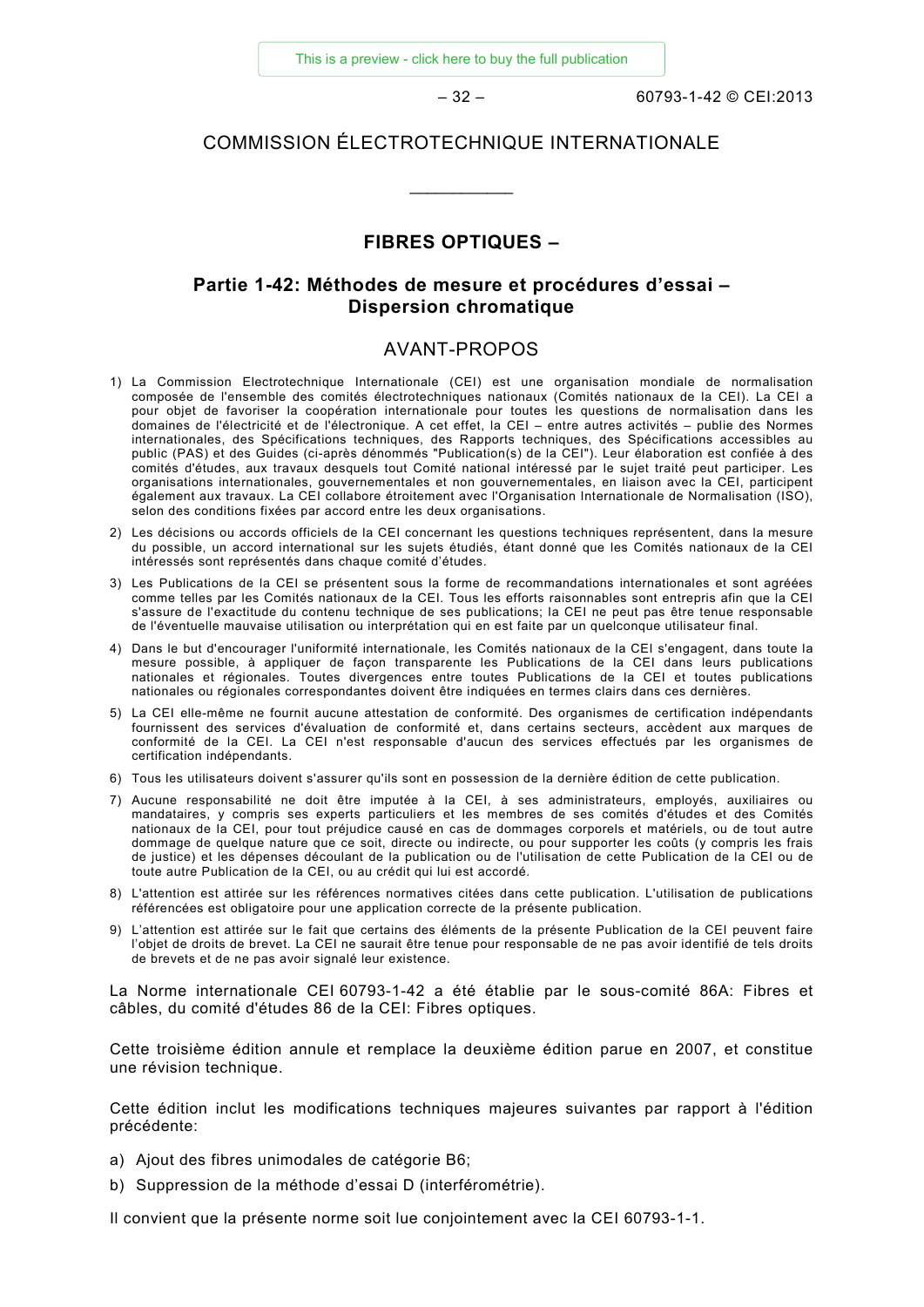60793-1-42 © CEI:2013 – 33 –

Le texte de cette norme est issu des documents suivants:

| CDV          | Rapport de vote |  |  |  |
|--------------|-----------------|--|--|--|
| 86A/1419/CDV | 86A/1443/RVC    |  |  |  |

Le rapport de vote indiqué dans le tableau ci-dessus donne toute information sur le vote ayant abouti à l'approbation de cette norme.

Cette publication a été rédigée selon les Directives ISO/CEI, Partie 2.

Une liste de toutes les parties de la série CEI 60793, publiées sous le titre général *Fibres optiques*, peut être consultée sur le site web de la CEI.

Le comité a décidé que le contenu de cette publication ne sera pas modifié avant la date de stabilité indiquée sur le site web de la CEI sous "http://webstore.iec.ch" dans les données relatives à la publication recherchée. A cette date, la publication sera

- reconduite,
- supprimée,
- remplacée par une édition révisée, ou
- amendée.

**IMPORTANT – Le logo "colour inside" qui se trouve sur la page de couverture de cette publication indique qu'elle contient des couleurs qui sont considérées comme utiles à une bonne compréhension de son contenu. Les utilisateurs devraient, par conséquent, imprimer cette publication en utilisant une imprimante couleur.**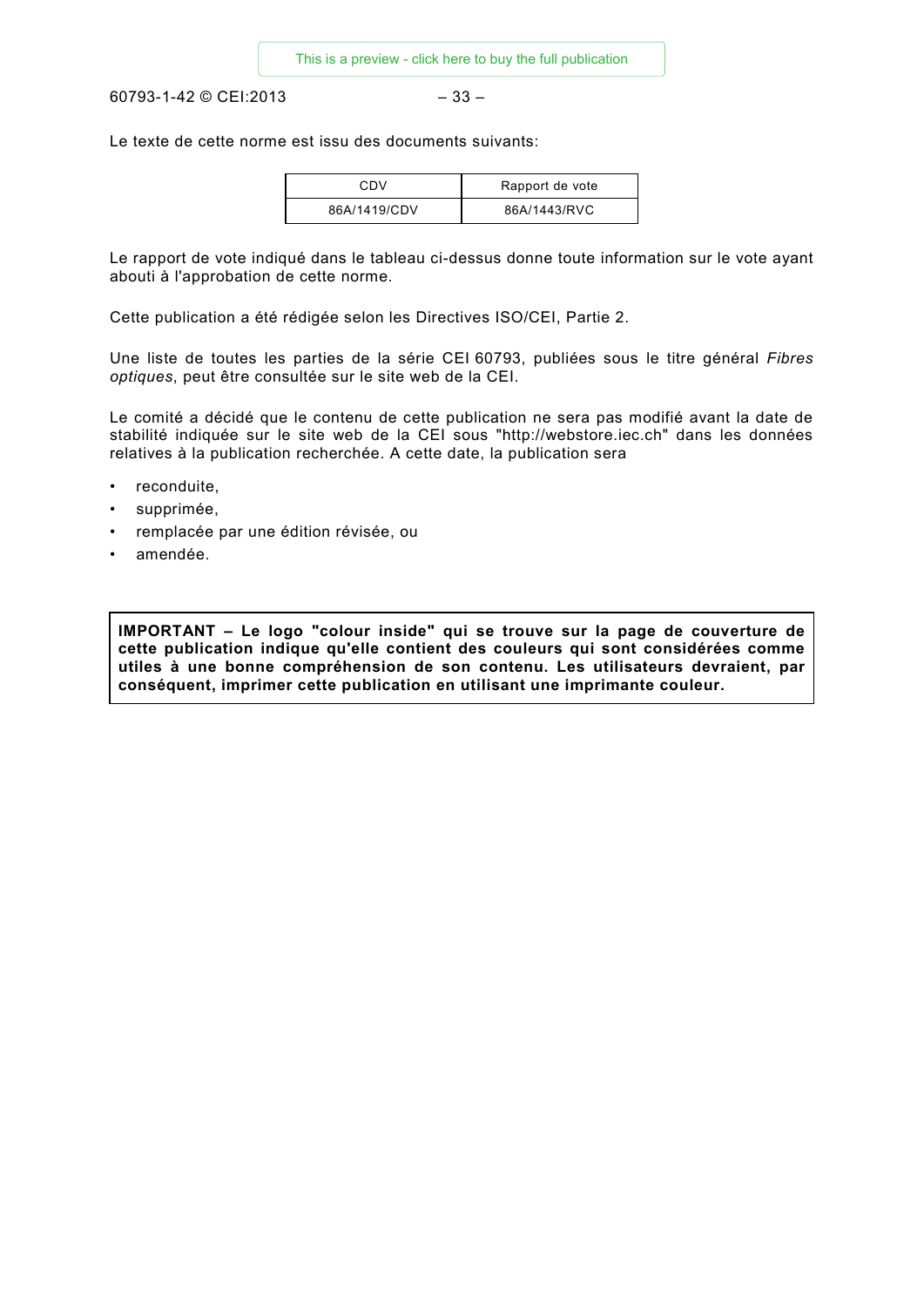$-34 - 60793 - 1 - 42 \odot \text{CE}$ 

# **FIBRES OPTIQUES –**

# **Partie 1-42: Méthodes de mesure et procédures d'essai – Dispersion chromatique**

#### **1 Domaine d'application**

La présent partie de la CEI 60793 établit des exigences uniformes pour la mesure de la dispersion chromatique des fibres optiques, contribuant ainsi au contrôle des fibres et des câbles dans les relations commerciales.

La dispersion chromatique varie en fonction de la longueur d'onde. Certaines méthodes et techniques mesurent le temps de propagation de groupe en fonction de la longueur d'onde, et la dispersion chromatique et la pente de la dispersion sont déduites des dérivées (par rapport à la longueur d'onde) de ces données. Cette différenciation est plus souvent réalisée après représentation des données par un modèle mathématique. D'autres techniques peuvent permettre la mesure directe (de la dispersion chromatique) à chacune des longueurs d'ondes exigées.

Pour certaines (sous-)catégories de fibres, les attributs de la dispersion chromatique sont spécifiés avec les paramètres d'un modèle spécifique. Dans ces cas, la recommandation ou la norme correspondante définit le modèle approprié pour la définition des paramètres spécifiés. Pour les autres (sous-)catégories de fibres, la dispersion est spécifiée pour se situer dans une plage donnée pour un ou plusieurs intervalles de longueurs d'ondes spécifiés. Dans ce dernier cas, des mesures directes peuvent être réalisées aux extrêmes de longueurs d'ondes ou un modèle de représentation peut être utilisé, soit pour permettre des méthodes ou des techniques de mesure du temps de propagation de groupe, soit pour permettre le stockage d'un ensemble réduit de paramètres pouvant être utilisés pour calculer la dispersion par interpolation pour des longueurs d'ondes particulières qui peuvent ne pas avoir de valeurs de mesure directe réelles.

L'Annexe D donne une description générale de la modélisation de la dispersion chromatique et présente un certain nombre d'équations de modélisation pouvant être utilisées avec toutes les méthodes de mesure ou toutes les catégories de fibres.

La présente norme donne trois méthodes relatives à la mesure de la dispersion chromatique:

– méthode A: déphasage;

———————

- méthode B: temps de propagation de groupe spectral dans le domaine temporel;
- méthode C: déphasage différentiel.

Les méthodes A, B et C s'appliquent à la mesure de la dispersion chromatique des fibres suivantes définies dans la CEI 60793-2, dans la plage de longueurs d'ondes spécifiée:

- fibres multimodales à gradient d'indice de catégorie A1;
- fibres multimodales des sous-catégories A4f, A4g et A4h;
- fibres unimodales de catégorie B1, B2, B4, B5 et sous-catégories B6 a1 et B6 a2.

Ces méthodes peuvent être appliquées à des mesures de dispersion chromatique effectuées en laboratoire, en usine et sur site, et la plage de longueurs d'ondes des mesures peut être adaptée aux besoins. Les mesures sont faites à la température indiquée au Tableau 1 de la CEI 60793-1-1:2008, Plage standard des conditions atmosphériques. [1](#page-11-0)

<span id="page-11-0"></span><sup>1</sup> Titre du Tableau 1 recopié de la deuxième édition:2002.